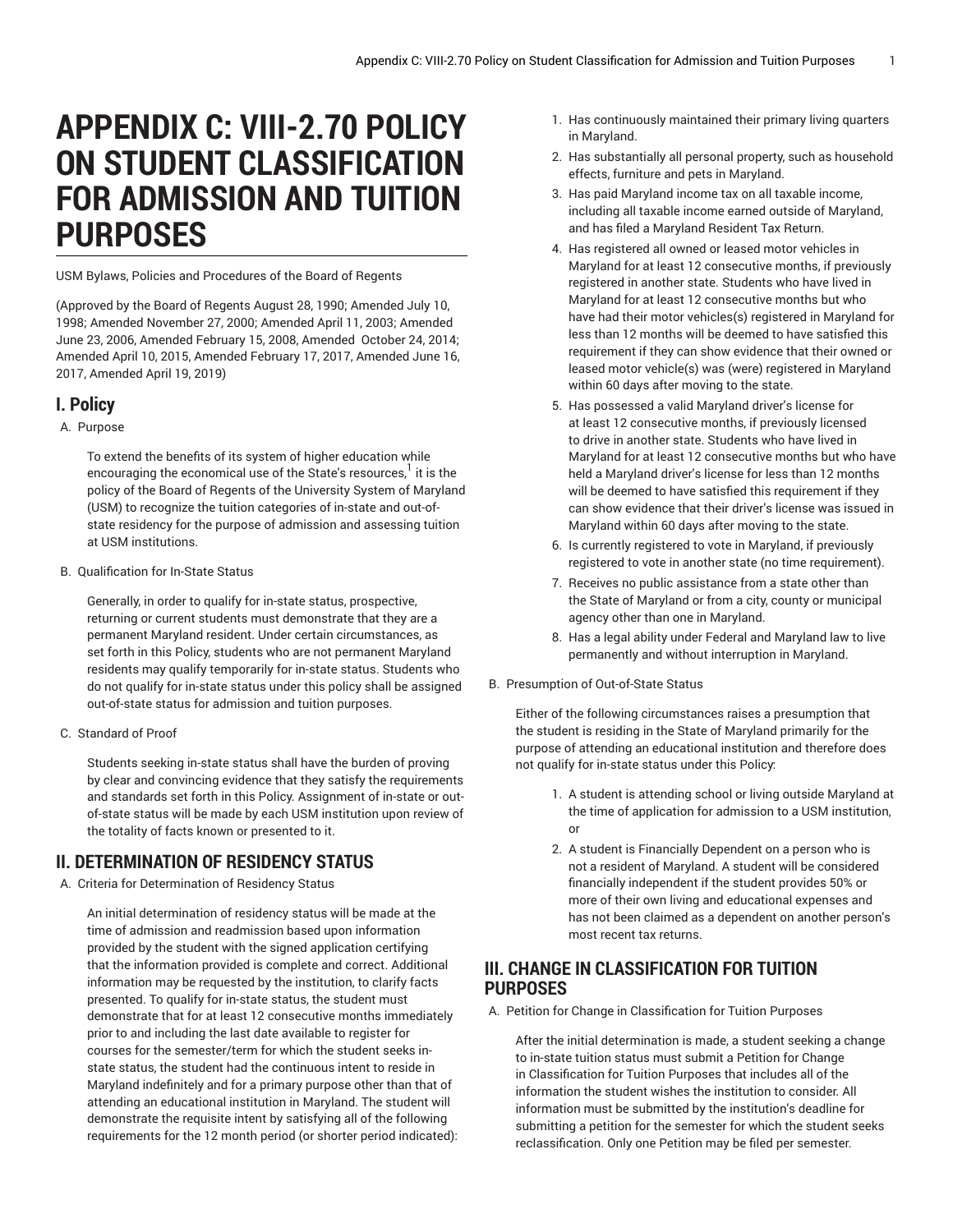#### B. Criteria for Change in Tuition Status

A student seeking reclassification from out-of-state to in-state tuition status must demonstrate, by clear and convincing evidence, that for at least twelve (12) consecutive months immediately prior to and including the last date available to register for courses for the semester/term for which the student seeks in-state tuition status, the student had the continuous intent to 1) make Maryland their permanent home; 2) abandon their former home state; 3) reside in Maryland indefinitely; and reside in Maryland primarily for a purpose other than that of attending an educational institution in Maryland.

A student will demonstrate the requisite intent by satisfying all of the following requirements for a period of at least twelve (12) consecutive months (or for the shorter period of time indicated) immediately prior to and including the last date available to register for courses in the semester/term for which the student seeks instate tuition status. Evidence of intent must be clear and convincing and will be evaluated not only by the amount presented but also based upon the reliability, authenticity, credibility and relevance of the evidence and the totality of facts known to the institution. Students must demonstrate (providing appropriate documentation as necessary) that for the relevant period they:

- 1. Continuously maintained their primary living quarters in Maryland.
- 2. Has substantially all of their personal property, such as household effects, furniture, and pets, in Maryland.
- 3. Has paid Maryland income tax on all taxable income including all taxable income earned outside the State and has filed a Maryland Resident Tax Return.
- 4. Has registered all owned or leased motor vehicles in Maryland for at least 12 consecutive months, if previously registered in another state. Students who have been living in Maryland for at least 12 consecutive months but who have had their motor vehicle(s) registered in Maryland for less than 12 months will be deemed to have satisfied this requirement if they can show evidence that their owned or leased motor vehicle(s) was (were) registered in Maryland within 60 days after moving to the state.
- 5. Has possessed a valid Maryland driver's license for at least 12 consecutive months if previously licensed to drive in another state. Students who have lived in Maryland for at least 12 consecutive months but who have held a Maryland driver's license for less than 12 months will be deemed to have satisfied this requirement if they can show evidence that their driver's license was issued in Maryland within 60 days after moving to the state.
- 6. Is currently registered to vote in Maryland, if previously registered to vote in another state (no time requirements).
- 7. Receives no public assistance from a state other than the State of Maryland or from a city, county or municipal agency other than one in Maryland.
- 8. Has a legal ability under Federal and Maryland law to live permanently without interruption in Maryland.
- 9. Has either not raised the presumption set forth in Section II.B; or, alternatively, if the student's circumstances have raised the presumption set forth in Section II.B above, the student has rebutted that presumption.

#### C. Rebuttal Evidence

If the information received by the institution about the student has raised the presumption set forth in Section II.B, the student bears the burden of rebutting the presumption set forth in Section II.B. by presenting additional evidence of objectively verifiable conduct to rebut the presumption and show the requisite intent. Rebuttal evidence of intent must be clear and convincing and will be evaluated not only by the amount presented but also based upon the reliability, authenticity, credibility and relevance of the evidence and the totality of facts known to the institution. Evidence that does not document a period of at least twelve (12) consecutive months immediately prior to and including the last date available to register for courses in the semester/term for which the student seeks instate tuition status is generally considered an unfavorable factor under this Policy. The absence of objective, relevant evidence is generally considered an unfavorable factor. A student's statement of intent to remain in Maryland in the future is generally not considered to be objective evidence under this Policy.

For purposes of rebutting the presumption, additional evidence that will be considered includes, but is not limited to:

- 1. Source of financial support:
	- a. Maryland employment and earnings history through sources beyond those incident to enrollment as a student in an educational institution e.g., beyond support provided by work study, scholarships, grants, stipends, aid, student loans, etc. (Tuition costs will be considered as a student expense only to the extent tuition exceeds the amount of any educational scholarships, grants, student loans, etc.), or
	- b. Evidence the student is Financially Dependent, for the previous 12 months, upon a person who is a resident of Maryland.
- 2. Substantial participation as a member of a professional, social, community, civic, political, athletic or religious organization in Maryland including professionally related school activities that demonstrate commitment to the student's community or to the State of Maryland.
- 3. Registration as a Maryland resident with the Selective Service, if applicable.
- 4. Evidence that the student is married to a Maryland resident.
- 5. Evidence that the student attended schools in Maryland for grades K-12.
- 6. Evidence showing the student uses their Maryland address as their sole address of record for all purposes including on health and auto insurance records, bank account, tax records, loan and scholarship records, school records, military records, leases etc.
- 7. An affidavit from a person unrelated to the student that provides objective, relevant evidence of a student's conduct demonstrating the student's intent to reside in Maryland primarily for a purpose other than that of attending an educational institution in Maryland.
- 8. Evidence of life and employment changes that caused the student to relocate to Maryland for reasons other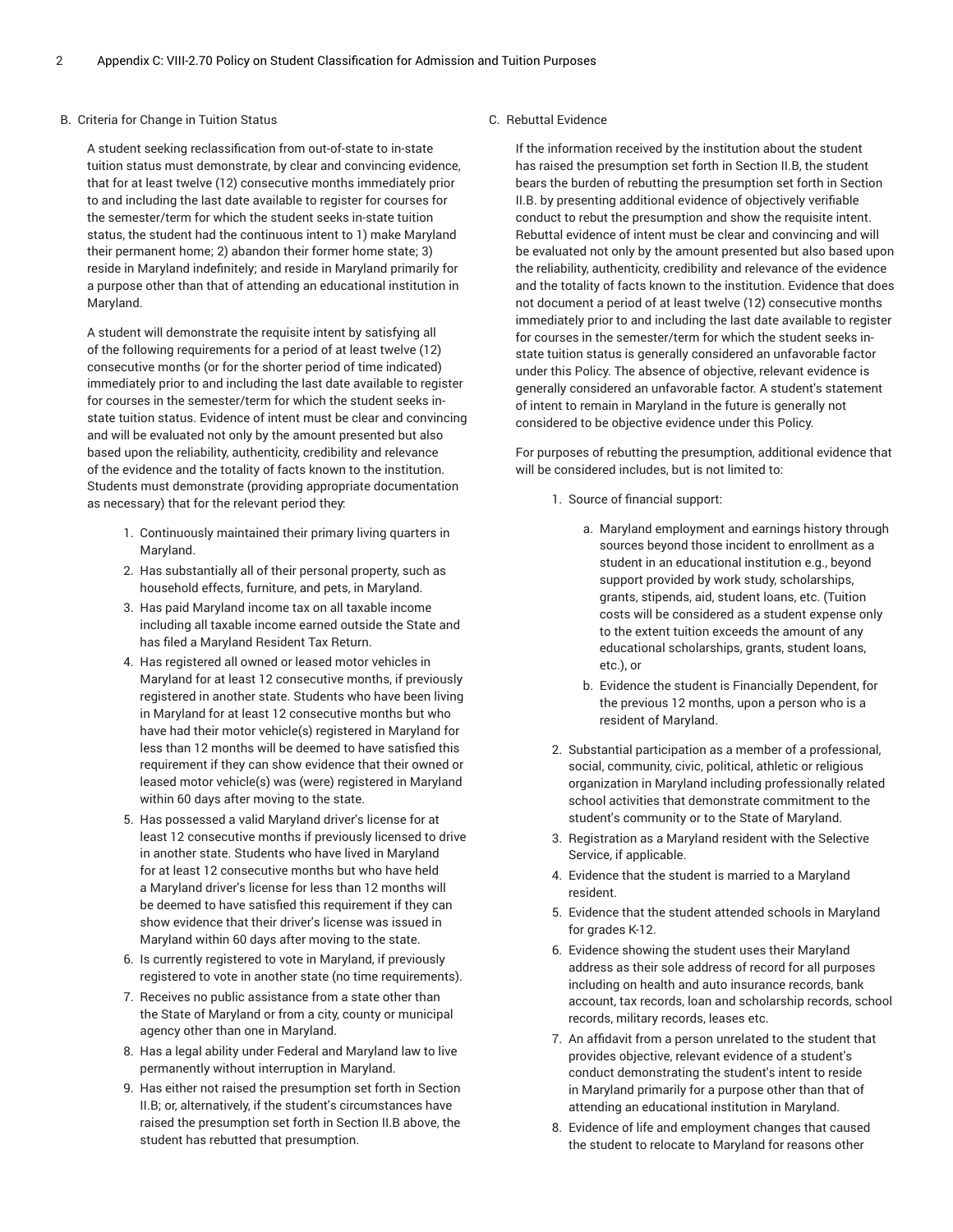than primarily educational purposes (e.g. divorce, family relocation, taking care of a sick family member, etc.).

D. Appeal

A student may appeal an adverse decision on a Petition for Change in Classification.

E. Change in Circumstances Altering In-State Status

The student shall notify the USM institution in writing within fifteen (15) days of any change in circumstances which may alter in-state status. Failure to do so could result in retroactive charges for each semester/term affected.

F. Incomplete, Untimely, False or Misleading Information

If necessary information is not provided by the institution's deadline, the USM institution may, at its discretion, deny or revoke in-state status. In the event incomplete, false, or misleading information is presented, the USM institution may, at its discretion, revoke in-state status and take disciplinary action provided for by the institution's policies. Such action may include suspension or expulsion. In such cases, the institution reserves the right to retroactively assess all out-of-state charges for each semester/term affected.

## **IV. CRITERIA FOR TEMPORARY QUALIFICATION OF NON-RESIDENTS FOR IN-STATE STATUS**

Non-residents with the following status shall be accorded the benefits of in-state status for the period in which they hold such status, if they provide clear and convincing evidence through documentation, by the institution's deadline for the semester for which they seek in-state status, showing that they fall within one of the following categories:

- A. A full-time or part-time (at least 50 percent time) regular employee of USM or a USM institution.
- B. The spouse or Financially Dependent child of a full-time or parttime (at least 50 percent time) regular employee of USM or a USM institution.
- C. An active duty member of the Armed Forces of the United States as defined in 38 U.S.C.A. §101(10) as the United States Army, Navy, Marine Corps, Air Force and Coast Guard, including the reserve components thereof, who is stationed in Maryland, resides in Maryland, or is domiciled in Maryland, or his/her spouse or a financially dependent child of that active duty member. Spouses and children who qualify for exemptions under this provision will retain in-state status for tuition purposes as long as they are continuously enrolled, regardless of whether the active duty member's station assignment, residence, or domicile remains in Maryland.<sup>2</sup>
- D. A veteran of the Armed Forces of the United States who provides documentation that they were honorably discharged and currently resides or is domiciled in Maryland. $^3$
- E. A veteran who lives in Maryland and was discharged from a period of at least 90 days of service in the active military, navy, or air service and is pursuing a course of education with educational assistance under the Montgomery G.I. Bill (38 U.S.C. §3001) or The Post 9/11 G.I. Bill (38 U.S.C. §3301).

A veteran so described will continue to retain in-state status if the veteran is using educational benefits under either chapter 30 or chapter 33, of title 38, United States Code, and remains

continuously enrolled (other than during regularly scheduled breaks between courses, semesters, or terms) at the same school.

- F. Anyone who lives in Maryland and:
	- 1. Is using transferred Post-9/11 G.I. Bill benefits (38 U.S.C. §3319) and enrolls after the transferor's discharge or release from a period of at least 90 days of service in the active military, navy or air service; or
	- 2. Is using transferred Post-9/11 G.I. Bill benefits (38 U.S.C. §3319) and the transferor is a member of the uniformed services who is serving on active duty; or
	- 3. Is using benefits under the Marine Gunnery Sergeant John David Fry Scholarship (38 U.S.C. §3311(b) (9)) $^5$ ; or
	- 4. Is entitled to rehabilitation under 38 U.S.C. §3102 (a).

An individual as described in this Section IV.F will continue to retain in-state status if the individual is using educational benefits under chapter 30,31, or 33 of title 38, United States Code, and remains continuously enrolled (other than during regularly scheduled breaks between courses, semesters, or terms) at the same school.

- G. A member of the Maryland National Guard, as defined in the Public Safety Article of the Maryland Annotated Code, who joined or subsequently serves in the Maryland National Guard to: (i) provide a critical military occupational skill; or (ii) be a member of the Air Force Critical Specialty Code as determined by the National Guard.
- H. For UMUC only, a full-time active member of the Armed Forces of the United States on active duty or the spouse of a member of the Armed Forces of the United States on active duty.
- I. A graduate assistant appointed through a USM institution for the semester/term of the appointment. Except through prior arrangement, this benefit is available only for enrollment at the institution awarding the assistantship.

# **V. ADDITIONAL PROCEDURES**

Each USM institution shall develop and publish additional procedures to implement this Policy. Procedures shall provide that on request the institution President or designee has the authority to waive any requirement set forth in Section II if it is determined that the application of the requirements creates an unjust result. These procedures shall be filed with the Office of the Chancellor.

## **VI. DEFINITIONS**

- A. Financially Dependent: For the purposes of this Policy, a financially dependent student is one who has been claimed as a dependent on another person's prior year tax returns or is a ward of the State of Maryland.
- B. Financially Independent: For the purposes of this Policy, a financially independent student is one who provides 50% or more of their own living and educational expenses and has not been claimed as a dependent on another person's most recent tax return.
- C. Parent: A parent may be a natural parent, or, if established by court order recognized under the law of the State of Maryland, an adoptive parent.
- D. Guardian: A guardian is a person so appointed by a court order recognized under the laws of the State of Maryland.
- E. Spouse: A spouse is a partner in a legally contracted marriage.
- F. Child: A child is a natural child or a child legally adopted pursuant to a court order recognized under the law of Maryland.